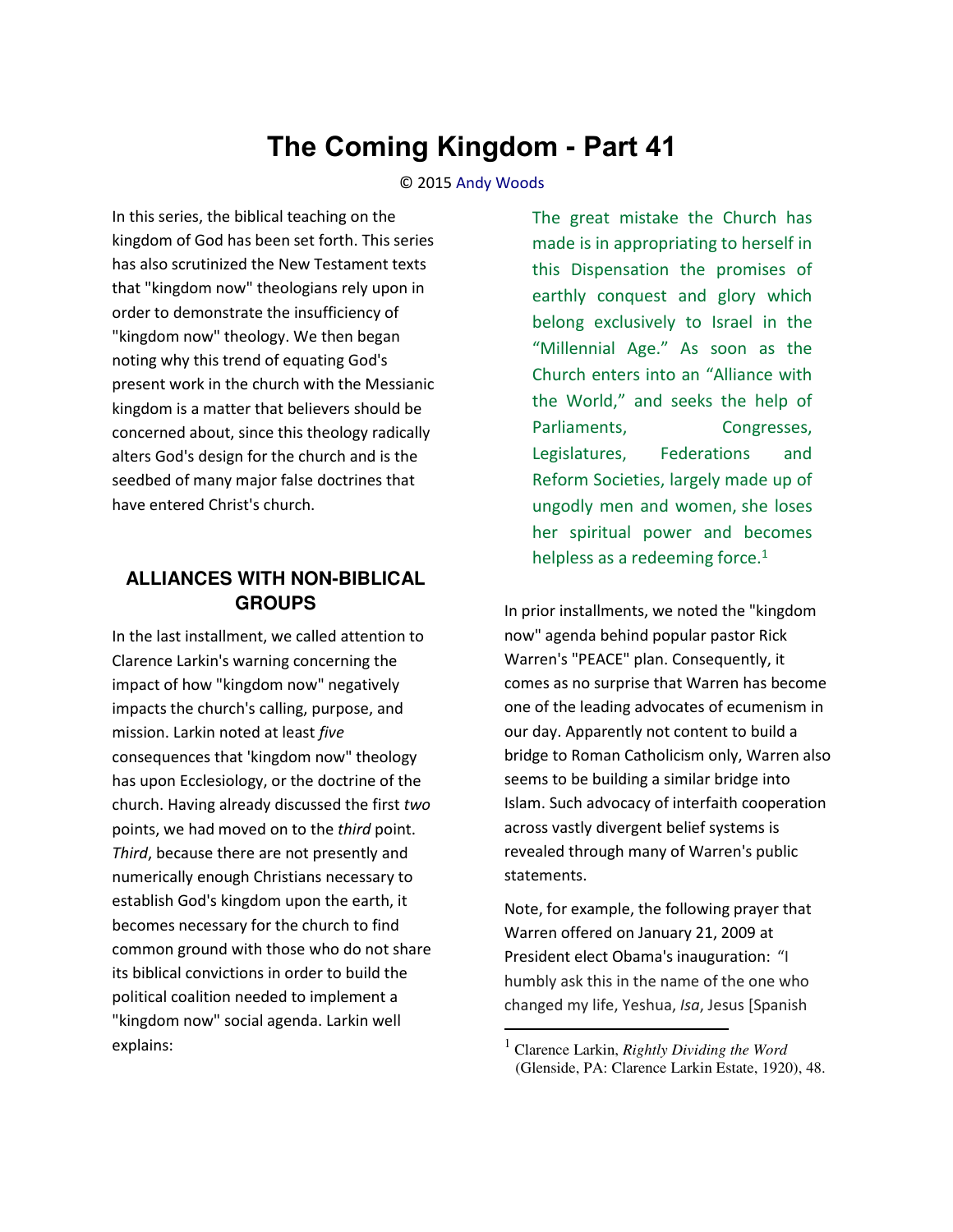pronunciation], Jesus, who taught us to pray..." (italics added).<sup>2</sup> While most would recognize in Warren's prayer the Hebrew rendering of Jesus (*Yeshua*) as well as the Spanish pronunciation of the name Jesus, who is "Isa"? World religions expert Eric Barger well explains Isa's true identity:

There I was, watching all of the regalia of the presidential inauguration...Of course, I was also waiting to see just what kind of prayer Rick Warren had co-opted to pray for the new incoming President and his administration...The inaugural prayer was proceeding along and Warren was rightly praying for God to lead and protect Obama...So, just when I thought I could say "amen," it happened. Warren said "I humbly ask this in the name of the one who changed my life, Yeshua, Isa, Jesus [Spanish pronunciation], Jesus, who taught us to pray, "Our father who art in Heaven..."...I have researched Islam for many years. Last year I ministered concerning the history, theology and intentions of Islam over 40 times in churches and conferences so naturally, Warren's use of the name of Isa, the false Jesus of Islam, was a glaring slap in the face to all that he had already prayed. "Isa" in no way represents the Jesus of the Bible but is instead the false Jesus of the Qur'an (Koran) and the Muslim Hadith. "Isa"

 $\overline{\phantom{0}}$  $\mathfrak{D}$ 

(pronounced "eee-sa") is the Islamic Jesus who was but a prophet and who certainly did not experience a sacrificial death on a cross let alone resurrect from the dead. In fact, in Islam the prophet Isa is actually the destroyer of Christianity - not it's Savior. Obviously, this is simply NOT the same Jesus as is Yeshua. $3$ 

Thus, Warren in his inaugural prayer seems to equate the Muslim Jesus with the biblical Jesus. The bottom line is that if you are going to try to build the Kingdom of God on the earth, there are not enough Christians in the world to accomplish this goal. Thus, you have to start cooperating with people of different faiths, like Catholics and Muslims. Such spiritual ecumenism represents the natural outworking of the church viewing itself as the kingdom of God.

## **DISPENSING WITH PROPHETIC TRUTH**

*Fourth*, Larkin observed that the discarding of the study of Bible prophecy naturally takes place when "kingdom now" theology gains a foothold in the church. As noted earlier, Larkin observed, "The 'Kingdom Idea' has robbed the Church of her 'UPWARD LOOK,' and of the 'BLESSED HOPE.' There cannot be any 'Imminent Coming' to those who are seeking

 $\overline{\phantom{0}}$ 

https://www.youtube.com/watch?feature=player\_de tailpage&v=tJeNsPIC3vE

 $3$  Eric Barger, "Rick Warren Invokes the Name of Islamic Jesus at Obama Inauguration," online: [http://lit4ever.org/revivalforum/index.php?topic=16](http://lit4ever.org/revivalforum/index.php?topic=16453.0;wap2) [453.0;wap2,](http://lit4ever.org/revivalforum/index.php?topic=16453.0;wap2) January 2009, accessed 4 January 2015.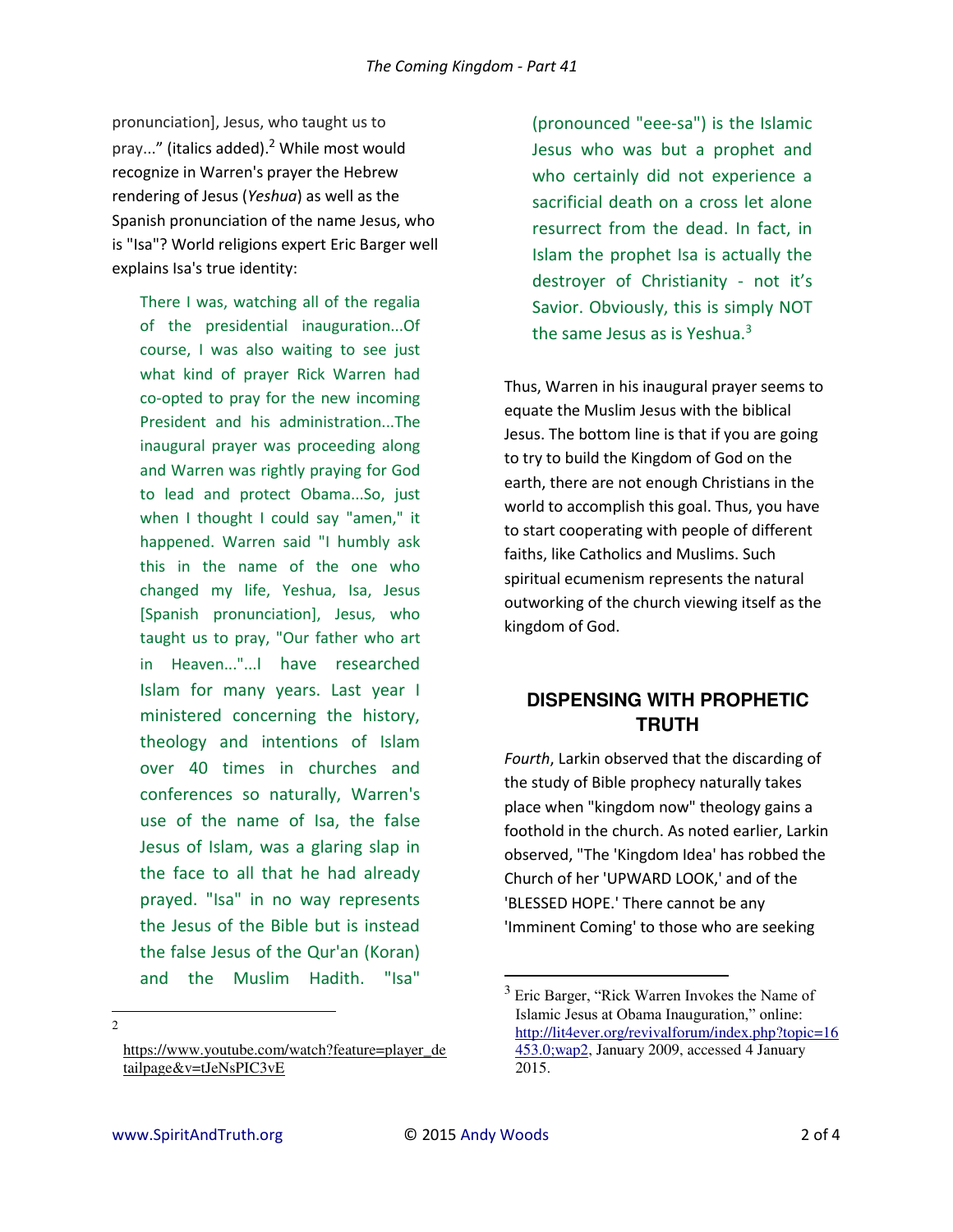to 'Set up the Kingdom."<sup>4</sup> After all, why be overly preoccupied with God's predicted prophetic plan involving the future overthrow of the Antichrist and His subsequent reign if the church is presently bringing in the kingdom? As already noted, popular pastor Rick Warren is heavily involved in a kingdom now agenda through his "PEACE" plan. Thus, it should also come as no surprise that Warren is a leading critic of those who invest time and energy into seeking to discover what the Bible reveals concerning the future. Interestingly, Warren appears to have a special animus for those who he deems are overly preoccupied with Eschatology, which is the study of God's plan for the future. He writes:

When the disciples wanted to talk about prophecy, Jesus quickly switched the conversation to evangelism. He wanted them to concentrate on their mission in the world. He said in essence, "The details of my return are none of your business. What is your business is the mission I have given you. Focus on that!" If you want Jesus to come back sooner, focus on fulfilling your mission, not figuring out prophecy. Speculating on the exact timing of Christ's return is futile, because Jesus said, "No one knows about that day or hour, not even the angels in heaven, nor the Son, but only the Father." Since Jesus said He didn't know the day or hour, why should you try to figure it out? What we do know for sure is this: Jesus will not return until everyone God wants to hear the Good News has heard it. Jesus

4 Clarence Larkin, *The Second Coming of Christ* (Glenside, PA: Clarence Larkin Estate, 1918), 51. said, "The Good News about God's kingdom will be preached in all the world, to every nation. Then the end will come." If you want Jesus to come back sooner, focus on fulfilling your mission, not figuring out prophecy. It is easy to get distracted and sidetracked from your mission because Satan would rather have you do anything besides sharing your faith. He will let you do all kinds of good things as long as you don't take anyone to heaven with you. But the moment you become serious about your mission, expect the Devil to throw all kinds of diversions at you. When that happens, remember the words of Jesus: "Anyone who lets himself be distracted from the work I plan for him is not fit for the Kingdom of God."<sup>5</sup>

According to Warren's line of thought, those that overly meditate upon the over onequarter of the Bible devoted to Eschatological truth are date setting, pursuing un-Christ-like priorities, unconcerned about evangelism, involved in a distraction, being influenced by Satan, and are unfit for the Kingdom of God! Yet the study of Bible prophecy should not be so quickly discredited and discarded since: "*...*we have the prophetic word *made* more sure, to which you do well to pay attention as to a lamp shining in a dark place, until the day dawns and the morning star arises in your hearts (2 Pet. 1:19)."

Progressive Dispensationalists also emphasize "kingdom now" theology through their belief

 $\overline{a}$ 

 $\overline{a}$ 

<sup>5</sup> Rick Warren, *The Purpose Driven Life* (Grand Rapids: Zondervan, 2002), 285-86.